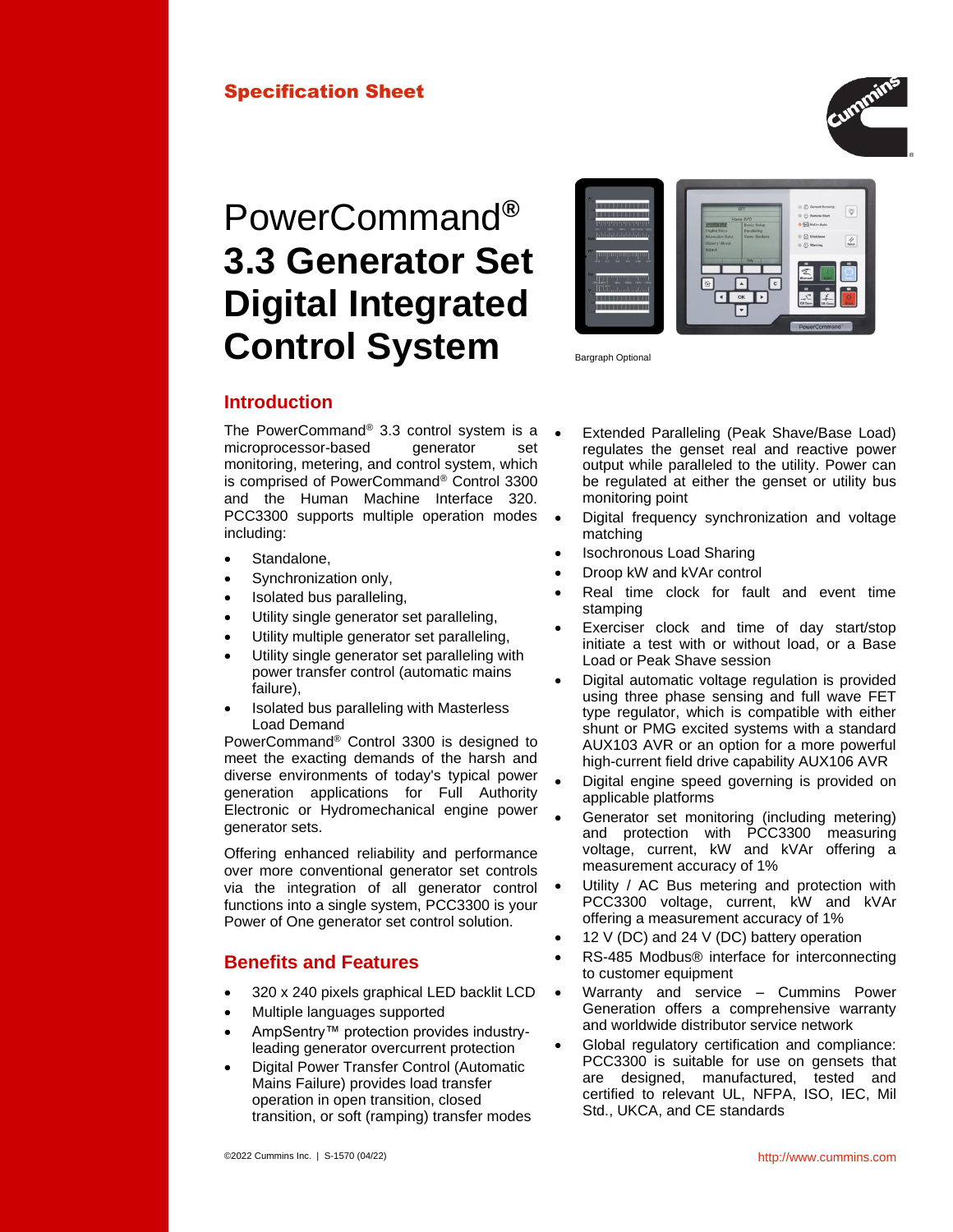## **PowerCommand® Generator Set Digital Control System PCC 3300**



#### **Introduction**

PCC3300 is an industry-leading digital generator set control suitable for usage on a wide range of diesel and lean burn natural gas generator sets in both standalone as well as paralleling applications.

PowerCommand® is compatible with either shunt or PMG excitation, and is suitable for usage with reconnectable or non-reconnectable generators. Configuration for any frequency, voltage and power connection from 120 V (AC) to 600 V (AC) line-to-line or 601 V (AC) to 45k V (AC) with an external PT is supported. The PCC3300 derives its own power from the generator set starting batteries and functions over a voltage range of 8 V (DC) to 30 V (DC).

#### **Features**

- PCC3300 supports configurable control features via software download using InPower PCcompatible software
- 12 V (DC) and 24 V (DC) battery operation
- Digital automatic voltage regulation is provided using three phase sensing and full wave FET type regulator, which is compatible with either shunt or PMG excited systems with a standard AUX103 AVR or an option for a more powerful high-current field drive capability AUX106 AVR
- Digital engine speed governing on applicable platform is provided, which is capable of providing isochronous frequency regulation
- Full authority J1939 CANBus® prime mover communications and control is provided for platforms with an Engine Control Module (ECM)
- AmpSentry" protection provides industry-leading alternator overcurrent protection:
	- Time-based generator protection applicable to both line-to-line and line-to-neutral, that can detect an unbalanced fault condition and swiftly react appropriately. Balanced faults can also be detected by AmpSentry and appropriate acted upon.
	- Reduces the risk of Arc Flash due to thermal overload or electrical faults by inverse time protection
- Generator set monitoring offers status information for all critical prime mover and generator functions
- AC and DC digital generator set metering is provided. AC measurements are configurable for single or three phase sensing with PCC3300 measuring voltage, current, kW and kVAr offering a measurement accuracy of 1%
- Battery monitoring system continually monitors the battery output and warns of the potential occurrence of a weak battery condition
- Relay drivers for prime mover starter, fuel shutoff (FSO), glow plug/spark ignition power and switched B+ applications are provided
- Integrated generator set protection is offered to protect the prime mover and generator
- Real time clock for fault and event time stamping
- Exerciser clock and time of day start/stop initiate a test with or without load, or a Base Load or Peak Shave session
- Digital Power Transfer Control (Automatic Mains Failure) provides load transfer operation in open transition, closed transition, or soft (ramping) transfer modes
- Extended Paralleling (Peak Shave/Base Load) regulates the genset real and reactive power output while paralleled to the utility. Power can be regulated at either the genset or utility bus monitoring point
- Digital frequency synchronization and voltage matching
- Isochronous Load Sharing
- Droop kW and kVAr Control
- The synchronization check function provides adjustments for phase angle window, voltage window, frequency window and time delay
- Utility / AC Bus metering and protection with PCC3300 voltage, current, kW and kVAr offering a measurement accuracy of 1%
- Advanced serviceability is offered via InPower™, a PC-based software service tool
- PCC3300 is designed for reliable operation in harsh environments with the unit itself being a fully encapsulated module
- RS-485 ModBus interface for interconnecting to customer equipment
- Native on PCC3300: Four discrete inputs, two dry contact relay outputs and two low-side driver outputs are provided and are all configurable.
	- Optional extra PCC3300 input and output capability available via AUX101
- Warranty and service Cummins Power Generation offers a comprehensive warranty and worldwide distributor service network
- Global regulatory certification and compliance: PCC3300 is suitable for use on gensets that are designed, manufactured, tested and certified to relevant UL, NFPA, ISO, IEC, Mil Std., UKCA and CE standards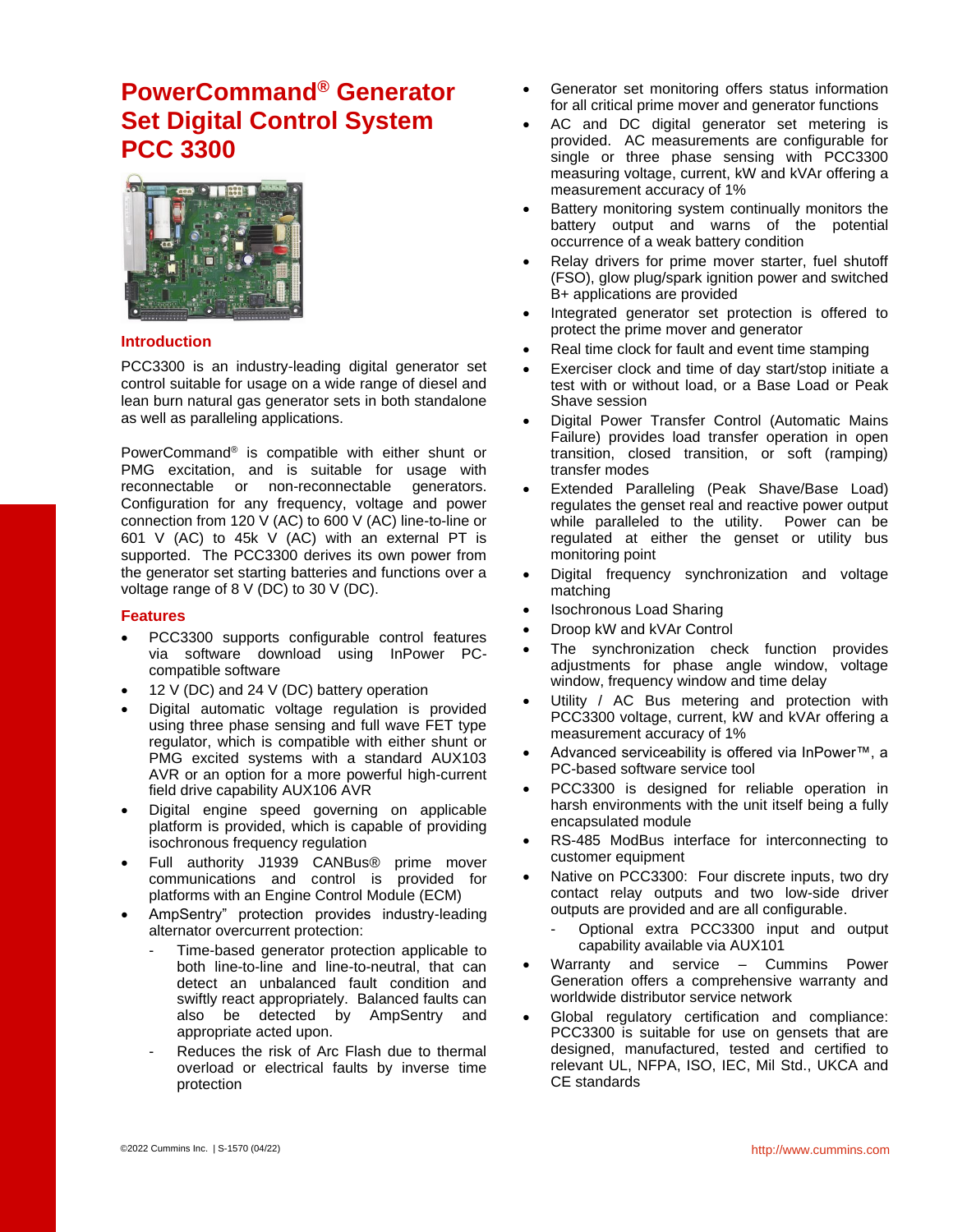## **Base Control Functions**

#### **HMI capability**

Options: Local and remote HMI320 options are available

Operator adjustments: The HMI320 includes provisions for many set up and adjustment functions.

Genset hardware data: Access to the control and software part number, genset rating in kVA and genset model number is provided from the HMI320 or InPower.

Data logs: Information concerning all of the following parameters is periodically logged and available for viewing; engine run time, controller on time, number of start attempts, total kilowatt hours, and load profile. (Control logs data indicating the operating hours at percent of rated kW load, in 5% increments. The data is presented on the operation panel based on total operating hours on the generator.)

Fault history: Provides a record of the most recent fault conditions with control date and time stamp. Up to 32 events are stored in the control non-volatile memory.

#### Alternator data

- Voltage (single or three phase line-to-line and lineto-neutral)
- Current (single or three phase)
- kW, kVAr, Power Factor, kVA (three phase and total)
- **Frequency**

For Lean Burn Natural Gas Engine applications:

- Alternator heater status
- Alternator winding temperature (per phase) as well as alternator drive end and non-drive end bearing

#### Utility/AC bus data

- Voltage (three phase line-to-line and line-to-neutral)
- Current (three phase and total)
- kW, kVAR, Power Factor, kVA (three phase and total)
- **Frequency**

AmpSentry: 3x current regulation for downstream tripping/motor inrush management. Thermal damage curve (3-phase short) or fixed timer (2 sec for 1-Phase Short or 5 sec for 2-Phase short).

#### Engine data

- Starting battery voltage
- Engine speed
- Engine temperature
- Engine oil pressure
- Engine oil temperature
- Intake manifold temperature
- Coolant temperature
- Comprehensive Full Authority Engine (FAE) data (where applicable)

#### Lean Burn Natural Gas (LBNG) application parameters include:

- Safety shutoff valve status
	- Valve proving status
- Downstream gas pressure
- Gas inlet pressure
- Gas mass flow rate
- Control valve position
- Gas outlet pressure
- Manifold pressure and temperature
- Throttle position
- Compressor outlet pressure
- Turbo speed
- Compressor bypass position
- Cylinder configuration (e.g., drive end and nondrive end configurations)
- Coolant pressure 1 and 2 as well as coolant temperature 1 and 2 for both HT/LT respectively
- Exhaust port temperature (up to 18 cylinders)
- Pre-filter oil pressure
- Exhaust back pressure
- Parent ECM internal temperature and isolated battery voltage
- Speed bias
- Child ECM internal temperature and isolated battery voltage
- Knock level, spark advance, and knock count (for up to 18 cylinders)
- Auxiliary supply disconnector status
- Engine heater status
- Coolant circulating pump status
- Lube oil priming pump status
- Lube oil status
- Oil heater status
- Derate authorization status
- Start system status
- Ventilator fan status
- Ventilation louvre status
- Radiator fan status
- DC PSU status
- Start inhibit/enable status and setup

Service adjustments – The HMI320 includes provisions for adjustment and calibration of genset control functions. Adjustments are protected by a password. Functions include:

- Engine speed governor adjustments
- Voltage regulation adjustments
- Cycle cranking
- Configurable fault set up
- Configurable input and output set up
- **Meter calibration**
- Paralleling setup
- Display language and units of measurement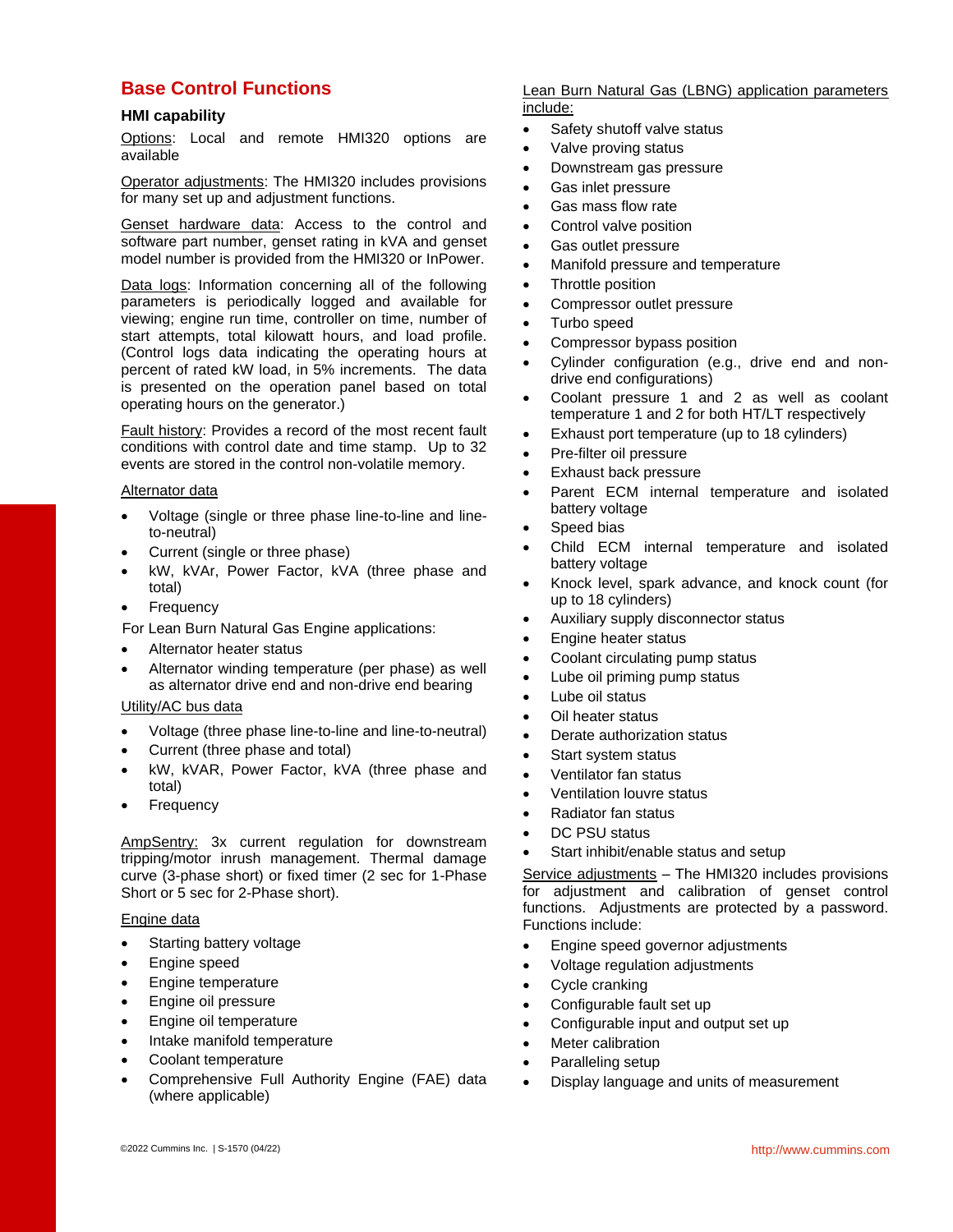## **Prime Mover Control**

SAE-J1939 CAN interface to full authority ECMs (where applicable). Provides data transfer between genset and engine controller for control, metering and diagnostics.

12 V (DC) or 24 V (DC) nominal battery voltage is supported by PCC3300 for normal operation.

Temperature dependant prime mover governing dynamics: This function is supported enabling the engine to be responsive when warm and more stable when operating at lower temperature via providing control and modification over electronic governing parameters as a function of engine temperature.

Isochronous governing is provided in order to control prime mover speed within ±0.25% of nominal rated speed for any steady state load from no load to full load. During operation frequency drift should not exceed ±0.5% of nominal frequency given a 33ºC (or 60ºF) chance in ambient temperature within an eighthour period.

Droop electronic speed is governing capability is natively offered by PCC3300 to permit droop from 0% to 10% between no load to full load.

Remote start capability is built into the PCC3300 as the unit accepts a ground signal from remote devices to automatically command the starting of the generator set as well as the reaching of rated speed, voltage and frequency or otherwise run at idle speed until prime mover temperature is adequate. The presence of a remote start signal shall cause the PCC3300 to leave sleep mode and return to normal power mode. PCC3300 supports an option for delayed start or stop.

Remote Start Integrity: In compliance with NEC2017 Start Signal Integrity standard – NFPA70 Article 700.10(D)(3), the remote start circuit from ATS to PCC3300 is continuously monitored for signal disturbance due to broken, disconnected or shorted wires via a configurable input. Loss of signal integrity results in activation of a remote start signal.

Remote and local emergency stopping capability: PCC3300 accepts ground signal from a locally or remoted mounted emergency stop switch to cause the generator set to immediately shutdown. The generator set is prevented from either running or cranking with the emergency stop switch engaged. If PCC3300 is in sleep mode, then the activation of any emergency stop switch shall return PCC3300 is normal powered state along with the activation of the corresponding shutdown and run-prevention states.

Sleep mode: PowerCommand 3.3 supports a configurable low current draw state, which is design with consideration to the needs of prime applications or others application without a battery charger (in order to minimize battery current drain).

Automatic prime mover starting: Any generator set controlled by PCC3300 is capable of automatic starting achieved via either magnetic pickup or main alternator output frequency. PCC3300 additionally supports

configurable glow plug control where applicable.

Prime mover cycle cranking: PCC3300 supports configurable starting cycles and rest periods. Built in starter protection are incorporated to prevent the operator from specifying a starting sequence that may be damaging.

Configurable time delay functionality: PCC3300 supports time delayed generator set starting and stopping (for cooldown). Permissible time delays are as follows (noting a default setting is 0 seconds):

- 1. Start delay: 0 seconds to 300 seconds prior to starting after receiving a remote start signal.
- 2. Stop delay: 0 seconds to 600 seconds prior to shut down after receiving a signal to stop in normal operation modes.

Lean Burn Natural Gas application specific parameters

PCC3300 supports prime mover inhibiting in order to permit application-specific processes (i.e. Auxiliaries) to be started first.

### **Generator Control**

PCC3300 performs both Genset voltage sensing and Genset voltage regulation as follows:

- Voltage sensing is integrated into PCC3300 via three phase line-to-line sensing that is compatible with shunt or PMG excitation systems
- Automatic voltage regulation is accomplished by using a three phase fully rectified input and has a FET output for good motor starting capability.

Major features of generator control include:

Digital output voltage regulation - Capable of regulating output voltage to within +/-1.0% for any loads between no load and full load. Voltage drift will not exceed +/- 1.5% for a 40 ºC (104 ºF) change in temperature in an eight-hour period. On engine starting or sudden load acceptance, voltage is controlled to a maximum of 5% overshoot over nominal level.

The automatic voltage regulator feature can be disabled to allow the use of an external voltage regulator.

Droop voltage regulation - Control can be adjusted to droop from 0-10% from no load to full load.

Torque-matched V/Hz overload control - The voltage roll-off set point and rate of decay (i.e. the slope of the V/Hz curve) is adjustable in the control.

Fault current regulation - PowerCommand<sup>®</sup> will regulate the output current on any phase to a maximum of three times rated current under fault conditions for both single phase and three phase faults. In conjunction with a permanent magnet generator, it will provide three times rated current on all phases for motor starting and short circuit coordination purpose.

Cylinder Cut-off System (CCS): PCC 3300 supports Cylinder Cut-off System which is used to operate the engines on half bank at no load and light load conditions. CCS has below benefits on engine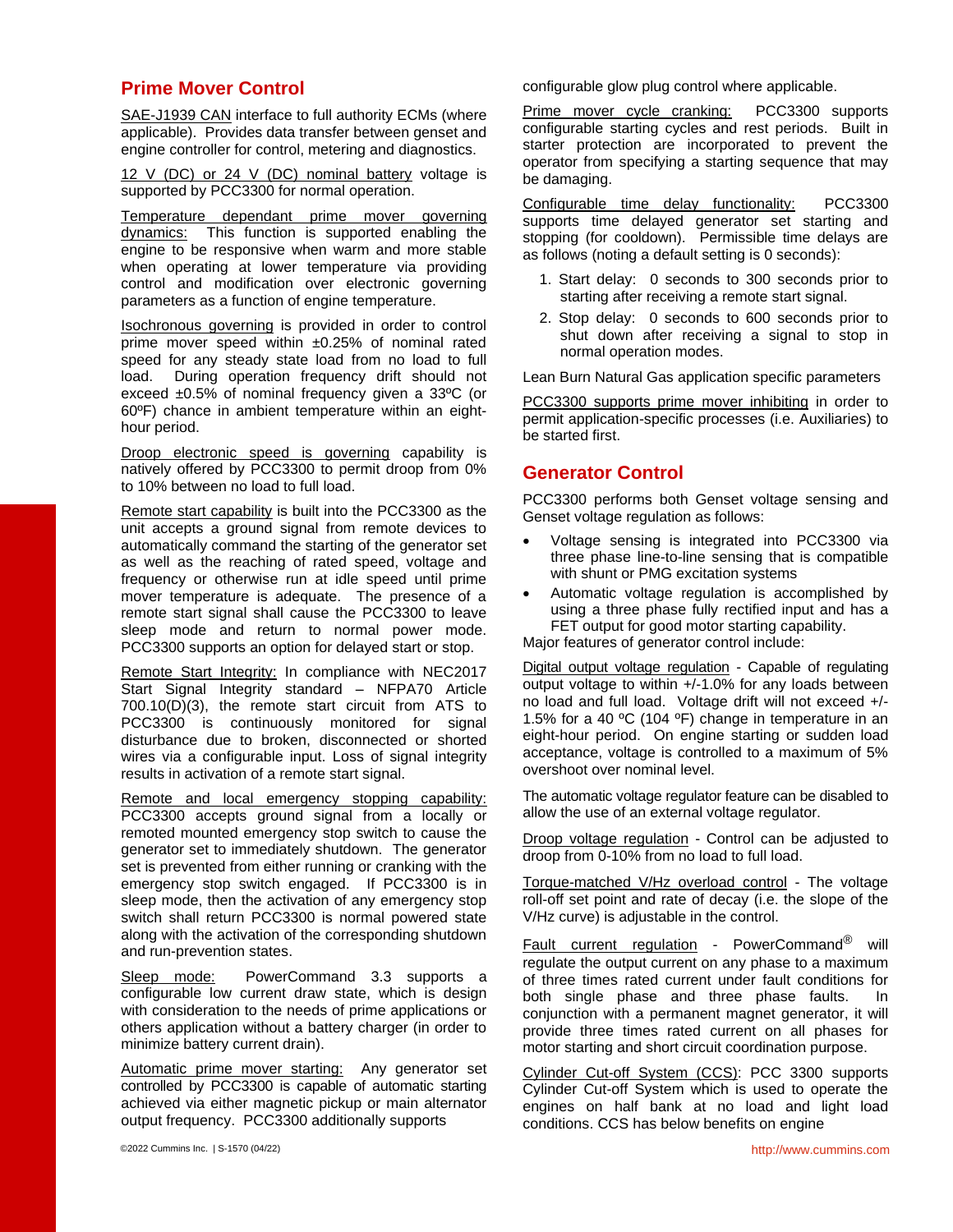performance- improved emission standards, improved fuel efficiency, reduced hydrocarbons, reduced white smoke, reduced wet stacking and higher exhaust temperature at light loads to improve turbocharger operations and catalyst performance.

Step Timing Control (STC): PCC 3300 supports STC functionality which is used to advance the engine timing of a hydro-mechanical engine during start up and light load conditions. During ADVANCED injection timing, it:

- Improves cold weather idling characteristics
- Reduces cold weather white smoke
- Improves light load fuel economy
- Reduces injector carboning

## **Paralleling Functions**

**First Start SensorTM system** – PowerCommand® provides a unique control function that positively prevents multiple gensets from simultaneously closing to an isolated bus under black start conditions. The First Start Sensor system is a communication system between the gensets that allows the gensets to work together to determine which genset is a system should be the first to close to the bus. The system includes an independent backup function, so that if the primary system is disabled the required functions are still performed.

**Synchronizing** – Control incorporates a digital synchronizing function to force the genset to match the frequency, phase and voltage of another source such as a utility grid. The synchronizer includes provisions to provide proper operation even with highly distorted bus voltage waveforms. The synchronizer can match other sources over a range of 60-110% of nominal voltage and -24 to +6 hertz. The synchronizer function is configurable for slip frequency synchronizing for applications requiring a known direction of power flow at instant of breaker closure or for applications where phase synchronization performance is otherwise inadequate.

**Load sharing control** – The genset control includes an integrated load sharing control system for both real (kW) and reactive (kVar) loads when the genset(s) are operating on an isolated bus. The control system determines kW load on the engine and kVar load on the alternator as a percent of genset capacity, and then regulates fuel and excitation systems to maintain system and genset at the same percent of load without impacting voltage or frequency regulation. The control can also be configured for operation in droop mode for kW or Kvar load sharing.

**Load govern control**– When PowerCommand® receives a signal indicating that the genset is paralleled with an infinite source such as a utility (mains) service, the genset will operate in load govern mode. In this mode the genset will synchronize and close to the bus, ramp to a pre-programmed kW and kVar load level, and then operate at that point. Control is adjustable for kW

values from 0-100% of standby rating, and 0.7-1.0 power factor (lagging). Default setting is 80% of standby and 1.0 power factor. The control includes inputs to allow independent control of kW and kVar load level by a remote device while in the load govern mode. The rate of load increase and decrease is also adjustable in the control. In addition, the control can be configured for operation in kW or kVAR load govern droop.

**Load demand control** – The control system includes the ability to respond to an external signal to initiate load demand operation. On command, the genset will ramp to no load, open its paralleling breaker, cool down, and shut down. On removal of the command, the genset will immediately start, synchronize, connect, and ramp to its share of the total load on the system.

**Sync check** – The sync check function decides when permissive conditions have been met to allow breaker closure. Adjustable criteria are: phase difference from 0.1-20 deg, frequency difference from 0.001-1.0 Hz, voltage difference from 0.5-10%, and a dwell time from 0.5-5.0 sec. Internally the sync check is used to perform closed transition operations. An external sync check output is also available.

**Genset and utility/AC bus source AC metering** – The control provides comprehensive three phase AC metering functions for both monitored sources, including: 3-phase voltage (L-L and L-N) and current, frequency, phase rotation, individual phase and totalized values of kW, kVAR, kVA and Power Factor; totalized positive and negative kW-hours, kVAR-hours, and kVA-hours. Three wire or four wire voltage connection with direct sensing of voltages to 600V, and up to 45kV with external transformers. Current sensing is accomplished with either 5 amp or 1 CT secondaries and with up to 10,000 amp primary. Maximum power readings are 32,000kW/kVAR/kVA.

**Power transfer control** – provides integrated automatic power transfer functions including source availability sensing, genset start/stop and transfer pair monitoring and control. The transfer/retransfer is configurable for open transition, fast closed transition (less than 100msec interconnect time), or soft closed transition (load ramping) sequences of operation. Utility source failure will automatically start genset and transfer load, retransferring when utility source returns. Test will start gensets and transfer load if test with load is enabled. Sensors and timers include:

Under voltage sensor: 3-phase L-N or L-L under voltage sensing adjustable for pickup from 85-100% of nominal. Dropout adjustable from 75-98% of pickup. Dropout delay adjustable from 0.1-30 sec.

Over voltage sensor: 3-phase L-N or L-L over voltage sensing adjustable for pickup from 95-99% of dropout. Dropout adjustable from 105-135% of nominal. Dropout delay adjustable from 0.5-120 sec. Standard configuration is disabled and is configurable to enabled in the field using the HMI or InPower service tools.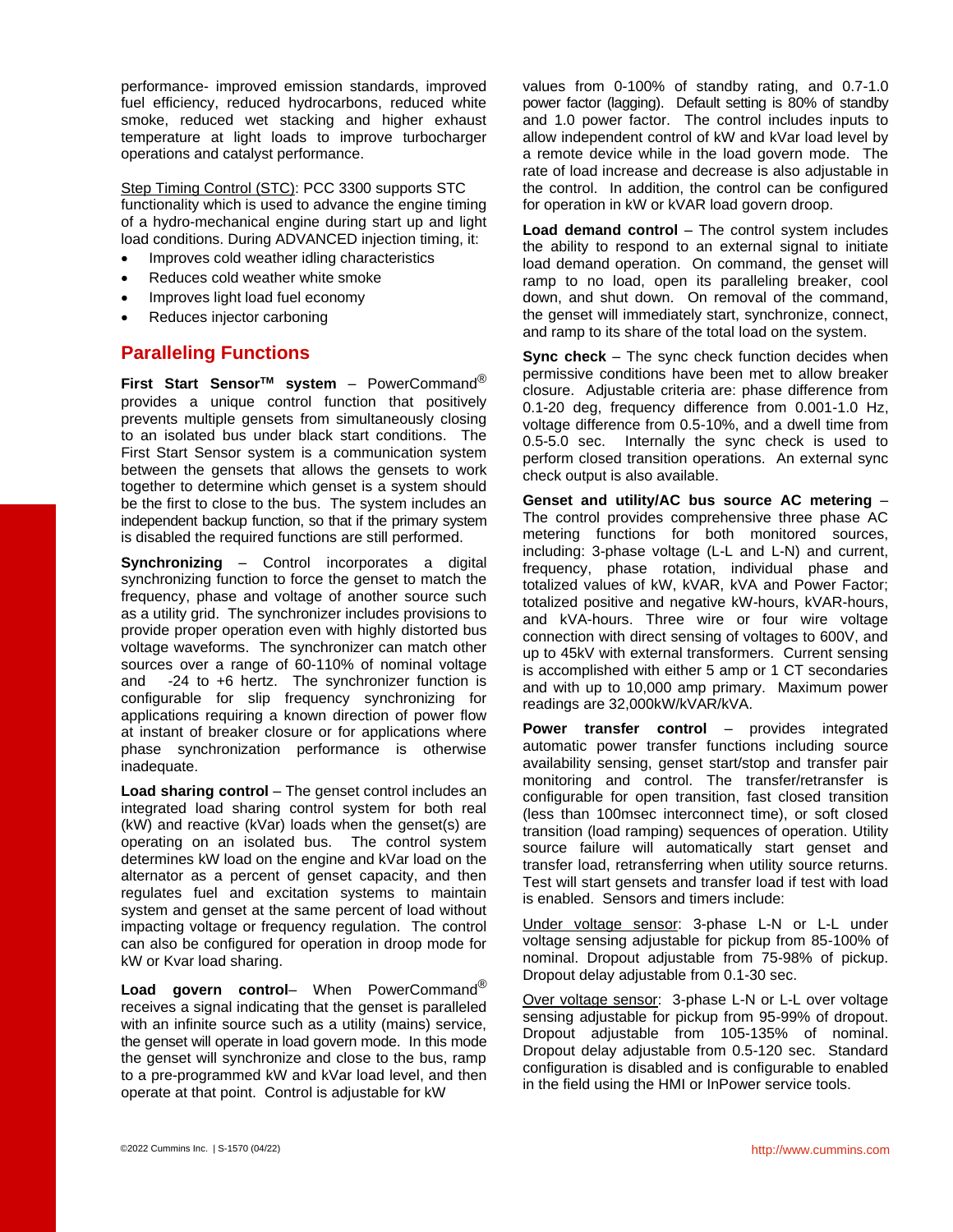Over/Under frequency sensor: Center frequency adjustable from 45-65 Hz. Dropout bandwidth adjustable from 0.3-5% of center frequency beyond pickup bandwidth. Pickup bandwidth adjustable from 0.3-20% of center frequency. Field configurable to enable.

Loss of phase sensor: Detects out of range voltage phase angle relationship. Field configurable to enable.

Phase rotation sensor: Checks for valid phase rotation of source. Field configurable to enable.

Breaker tripped: If the breaker tripped input is active, the associated source will be considered as unavailable.

Timers: Control provides adjustable start delay from 0 - 300sec, stop delay from 0 - 800sec, transfer delay from 0-120sec, retransfer delay from 0-1800sec, programmed transition delay from 0-60sec, and maximum parallel time from 0-1800sec.

Negative Sequence Current Protection: PCC3300 supports this protection natively in order to determine if the generator is at any point was running subject to negative phase sequencing.

**Breaker control** – Utility and Genset breaker interfaces include separate relays for opening and closing breaker, as well as inputs for both 'a' and 'b' breaker position contacts and tripped status. Breaker diagnostics include Contact Failure, Fail to Close, Fail to Open, Fail to Disconnect, and Tripped. Upon breaker failure, appropriate control action is taken to maintain system integrity.

**Exerciser clock** –The exerciser clock (when enabled) allows the system to be operated at preset times in either test without load, test with load, or extended parallel mode. A Real Time Clock is built in. Up to 12 different programs can be set for day of week, time of day, duration, repeat interval, and mode. For example, a test with load for 1 hour every Tuesday at 2AM can be programmed. Up to 6 different exceptions can also be set up to block a program from running during a specific date and time period.

**Extended paralleling** – In extended paralleling mode (when enabled) the controller will start the genset and parallel to a utility source and then govern the real and reactive power output of the genset based on the desired control point. The control point for the real power (kW) can be configured for either the genset metering point ("Base Load") or the utility metering point ("Peak Shave"). The control point for the reactive power (kVAR or Power Factor) can also be independently configured for either the genset metering point or the utility metering point. This flexibility would allow base kW load from the genset while maintaining the utility power factor at a reasonable value to avoid

penalties due to low power factor. The System always operates within genset ratings. The control point can be changed while the system is in operation. Set points can be adjusted via hardwired analog input or adjusted through an operator panel display or service tool.

**Application types** – Controller is configured to operating in one of six possible application types. These topologies are often used in combinations in larger systems, with coordination of the controllers in the system either by external device or by interlocks provided in the control. Topologies that may be selected in the control include:

Standalone: Control provides monitoring, protection and control in a non-paralleling application.



Synchronizer only: control will synchronize the genset to other source when commanded to either via a hardwired or Modbus driven input.



Isolated Bus: allows the genset to perform a dead bus closure or synchronize to the bus and isochronously share kW and kVAR loads with other gensets.

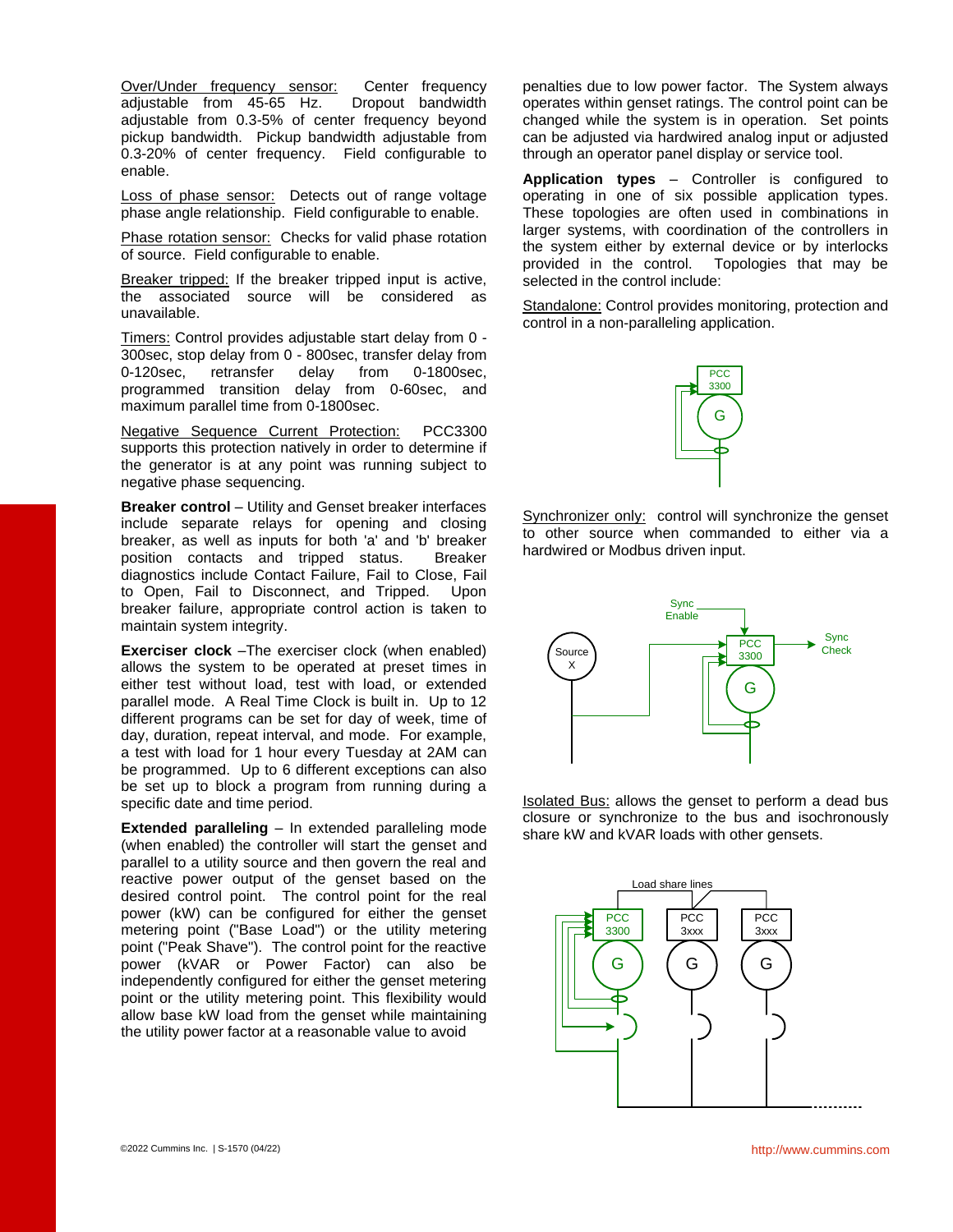Utility Single: Control monitors one genset and utility. The control will automatically start and provide power to a load if the utility fails. The control will also resynchronize the genset back to the utility and provides extended paralleling capabilities.



**Utility Multiple: Supports all functionality of Isolated Bus** and provides extended paralleling to the utility. Extended paralleling load set points follow a constant setting; dynamically follow an analog input, Modbus register or HMI.



Power Transfer Control: Control operates a single genset/single utility transfer pair in open transition, fast closed transition, or soft closed transition. Extended paralleling functionality also provides base load and peak shave options.



### **Masterless Load Demand (Optional Feature):**

PowerCommand® 3.3 with Masterless Load Demand (MLD) technology enables generator sets to start/stop automatically based on load demand. Masterless Load Demand-capable generators are equipped with an additional s-CAN network connection that allows sharing of information amongst paralleled generator sets. MLD has been designed for hassle-free installation, commissioning and operation. MLD functionality. Integrated on-board system logic provides the MLD topology control without the need for any additional system.





#### PCC3300 External Voltage and Frequency Biasing Inputs

PCC3300 supports externally driven voltage and frequency biasing capability in order to permit external paralleling (if intending to use this feature please contact your local distributor for further information).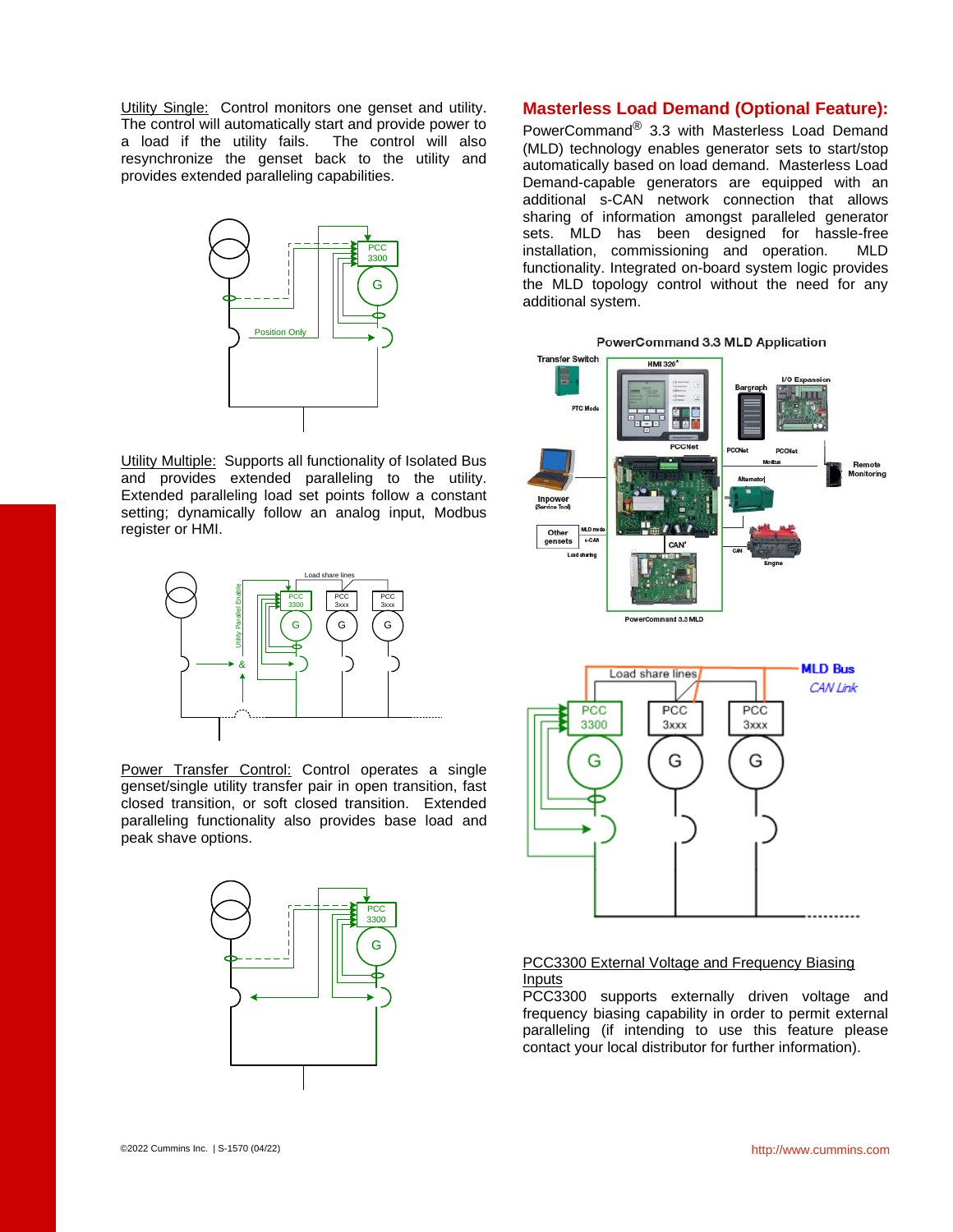## **Protective Functions**

On operation of a protective function the control will indicate a fault by illuminating the appropriate status LED on the HMI, as well as display the fault code and fault description on the LCD. The nature of the fault and time of occurrence are logged in the control. The service manual and InPower service tool provide service keys and procedures based on the service codes provided. Protective functions include:

#### **Battle short mode**

When enabled and the *battle short* switch is active, the control will allow some shutdown faults to be bypassed. If a bypassed shutdown fault occurs, the fault code and description will still be annunciated, but the genset will not shutdown. This will be followed by a *fail to shutdown* fault. Emergency stop shutdowns and others that are critical for proper operation (or are handled by the engine ECM) are not bypassed. Please refer to the Control Application Guide or Manual for list of these faults.

#### **Derate**

The Derate function reduces output power of the genset in response to a fault condition. If a Derate command occurs while operating on an isolated bus, the control will issue commands to reduce the load on the genset via contact closures or Modbus. If a Derate command occurs while in utility parallel mode, the control will actively reduce power by lowering the base load kW to the derated target kW.

#### **Configurable alarm and status inputs**

The control accepts up to four alarm or status inputs (configurable contact closed to ground or open) to indicate a configurable (customer-specified) condition.

The control is programmable for warning, derate, shutdown, shutdown with cooldown or status indication and for labeling the input.

#### **Emergency stop**

Annunciated whenever either emergency stop signal is received from external switch.

#### **General prime mover protection**

Low and high battery voltage warning - Indicates status of battery charging system (failure) by continuously monitoring battery voltage.

Weak battery warning - The control system will test the battery each time the genset is signaled to start and indicate a warning if the battery indicates impending failure.

Low coolant level warning – Can be set up to be a warning or shutdown.

Low coolant temperature warning – Indicates that engine temperature may not be high enough for a 10 second start or proper load acceptance.

Fail to start (overcrank) shutdown - The control system will indicate a fault if the genset fails to start by the completion of the engine crack sequence.

Fail to crank shutdown - Control has signaled starter to crank engine but engine does not rotate.

Cranking lockout - The control will not allow the starter to attempt to engage or to crank the engine when the engine is rotating.

Fault simulation -The control in conjunction with InPower software, will accept commands to allow a technician to verify the proper operation of the control and its interface by simulating failure modes or by forcing the control to operate outside of its normal operating ranges. InPower also provides a complete list of faults and settings for the protective functions provided by the controller.

#### **For Lean Burn Natural Gas Engine applications:**

Off load running (protection) – This feature protects the engine in the event the genset is being called to go off load for too long.

#### **Hydro Mechanical fuel system engine protection:**

Overspeed shutdown – Default setting is 115% of nominal

Low lube oil pressure warning/shutdown – Level is preset (configurable with InPower or HMI) to match the capabilities of the engine used. Control includes time delays to prevent nuisance alarms.

High lube oil temperature warning/shutdown – Level is preset (configurable with InPower or HMI) to match the capabilities of the engine used. Control includes time delays to prevent nuisance alarms.

High engine temperature warning/shutdown - Level is preset (configurable with InPower or HMI) to match the capabilities of the engine used. Control includes time delays to prevent nuisance alarms.

Low coolant temperature warning – Indicates that engine temperature may not be high enough for a 10 second start or proper load acceptance.

High intake manifold temperature shutdown - Level is preset (configurable with InPower or HMI) to match the capabilities of the engine used. Control includes time delays to prevent nuisance alarms.

#### **Full authority electronic engine protection:**

Engine fault detection is handled inside the engine ECM. Fault information is communicated via the SAE-J1939 data link for annunciation in the HMI.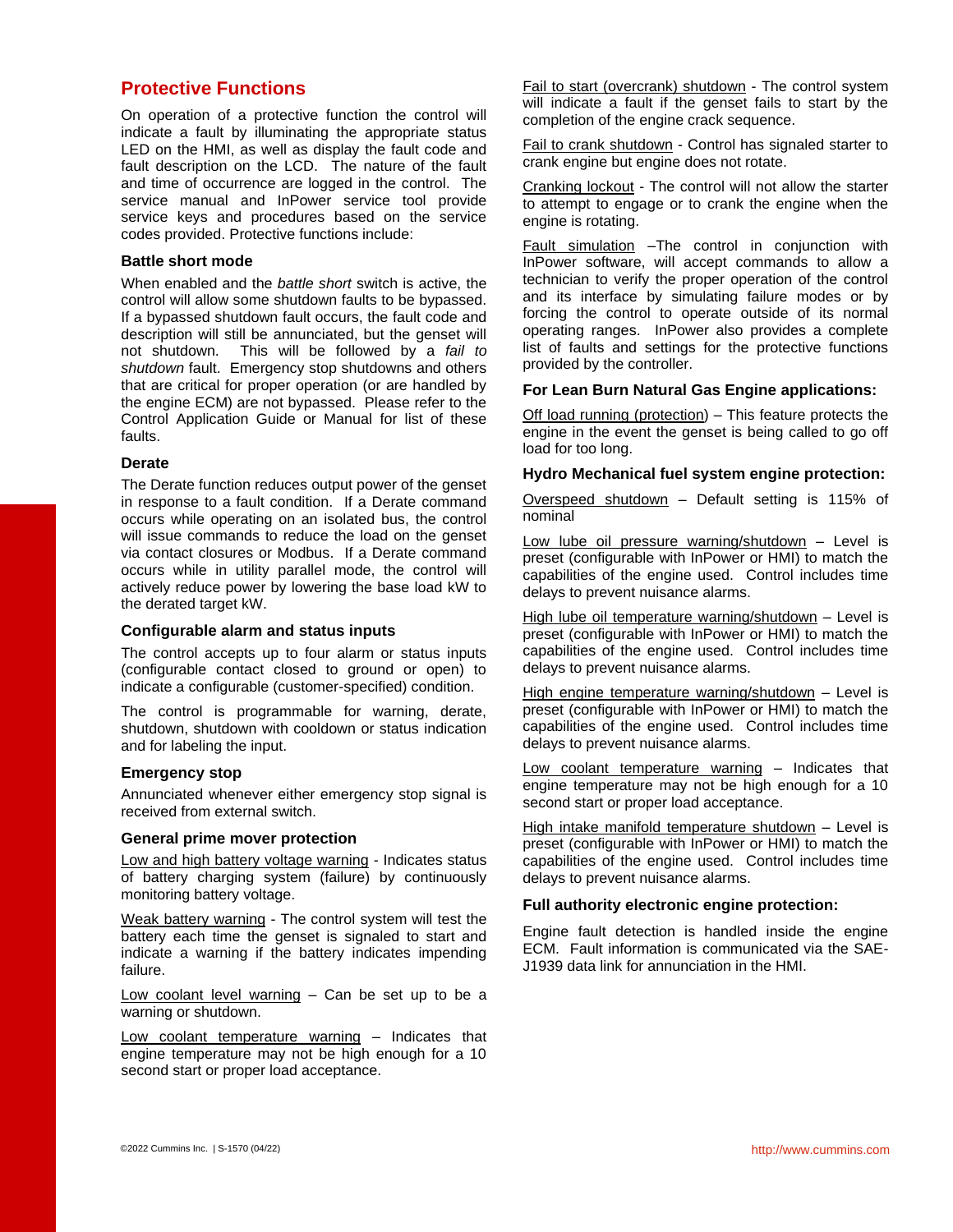## **Alternator Protection**

AmpSentry protective relay - A comprehensive monitoring and control system integral to the PowerCommand® Control System that guards the electrical integrity of the alternator and power system by providing protection against a wide array of fault conditions in the genset or in the load. It also provides single and three phase fault current regulation (3x Current) so that downstream protective devices have the maximum current available to quickly clear fault conditions without subjecting the alternator to potentially catastrophic failure conditions. Thermal damage curve (3 phase short) or fixed timer (2sec for 1P short, 5sec for 2P short). See document R1053 for a full-size time over current curve. The control does not included protection required for interconnection to a utility (mains) service.



AmpSentry Maintenance Mode (AMM) - Instantaneous tripping, if AmpSentry Maintenance mode is active (50mS response to turn off AVR excitation/shutdown genset) for arc flash reduction when personnel are near genset.

High AC voltage shutdown (59) - Output voltage on any phase exceeds preset values. Time to trip is inversely proportional to amount above threshold. Values adjustable from 105-125% of nominal voltage, with time delay adjustable from 0.1-10 seconds. Default value is 110% for 10 seconds.

Low AC voltage shutdown (27) - Voltage on any phase has dropped below a preset value. Adjustable over a range of 50-95% of reference voltage, time delay 2-20 seconds. Default value is 85% for 10 seconds. Function tracks reference voltage. Control does not nuisance trip when voltage varies due to the control directing voltage to drop, such as during a V/Hz roll-off or synchronizing.

Under frequency shutdown (81 u) - Genset output frequency cannot be maintained. Settings are adjustable from 2-10 Hz below reference governor set point, for a 5-20 second time delay. Default: 6 Hz, 10 seconds. Under frequency protection is disabled when excitation is switched off, such as when engine is operating in idle speed mode.

Over frequency shutdown/warning (81o) - Genset is operating at a potentially damaging frequency level. Settings are adjustable from 2-10 Hz above nominal governor set point for a 1-20 second time delay. Default: 6 Hz, 20 seconds, disabled.

Overcurrent warning/shutdown (51) - Implementation of the thermal damage curve with instantaneous trip level calculated based on current transformer ratio and application power rating.

Loss of sensing voltage shutdown - Shutdown of genset will occur on loss of voltage sensing inputs to the control.

Field overload shutdown - Monitors field voltage to shutdown genset when a field overload condition occurs.

Over load (kW) warning - Provides a warning indication when engine is operating at a load level over a set point. Adjustment range: 80-140% of application rated kW, 0-120 second delay. Defaults: 105%, 60 seconds.

Reverse power shutdown (32) - Adjustment range: 5- 20% of standby kW rating, delay 1-15 seconds. Default: 10%, 3 seconds.

Reverse Var shutdown (40) - Shutdown level is adjustable: 15-50% of rated Var output, delay 10-60 seconds. Default: 20%, 10 seconds.

Short circuit protection - Output current on any phase is more than 175% of rating and approaching the thermal damage point of the alternator. Control includes algorithms to protect alternator from repeated over current conditions over a short period of time.

Negative sequence overcurrent warning (46) – Control protects the generator from damage due to excessive imbalances in the three phase load currents and/or power factors.

Custom overcurrent warning/shutdown (51) – Control provides the ability to have a custom time overcurrent protection curve in addition to the AmpSentry protective relay function.

Ground fault overcurrent (51G) - Control detects a ground fault either by an external ground fault relay via a contact input or the control can measure the ground current from an external current transformer. Associated time delays and thresholds are adjustable via InPower or HMI.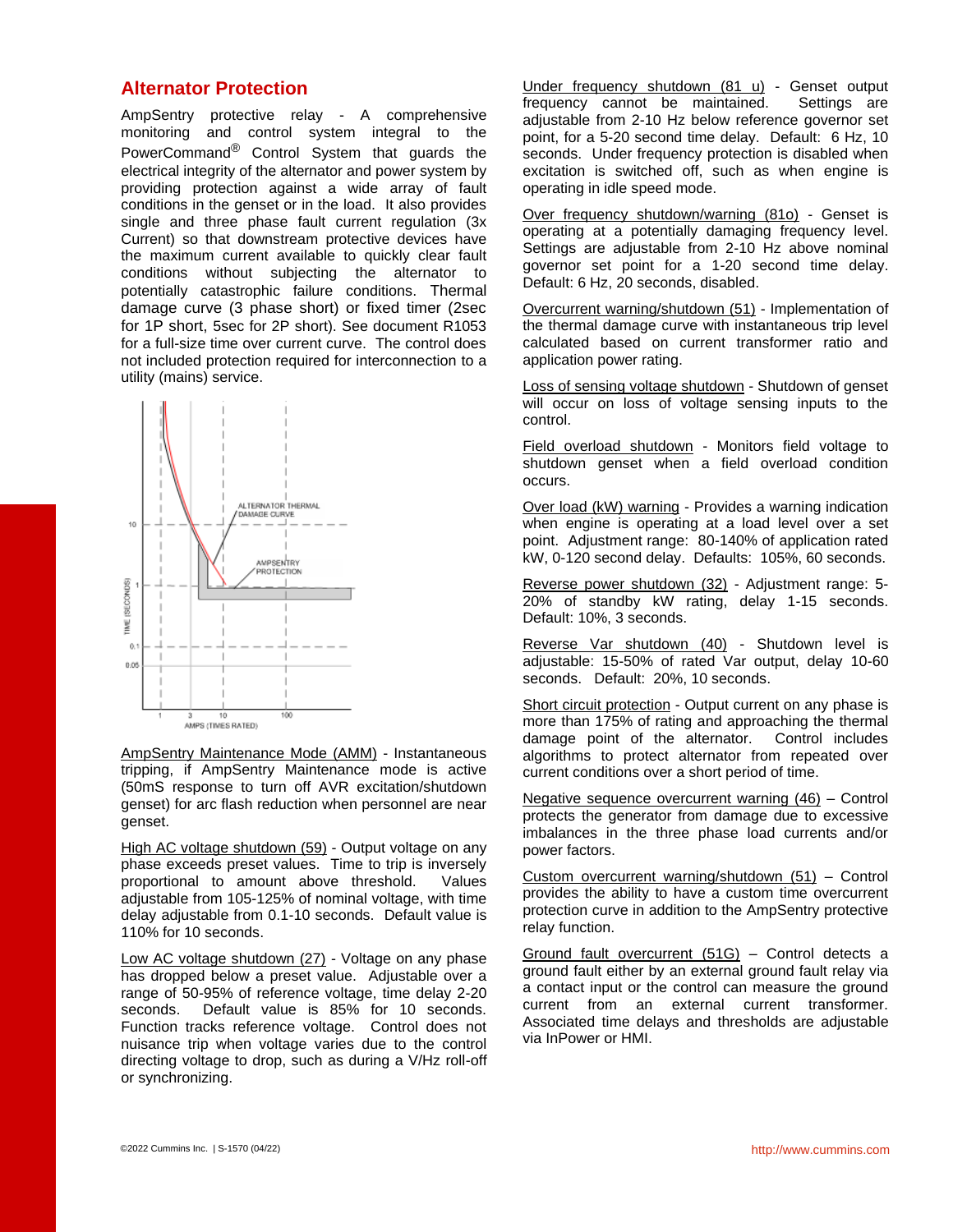## **Paralleling Protection**

**Breaker fail to close Warning: When the control signals** a circuit breaker to close, it will monitor the breaker auxiliary contacts and verify that the breaker has closed. If the control does not sense a breaker closure within an adjustable time period after the close signal, the fail to close warning will be initiated.

Breaker fail to open warning: The control system monitors the operation of breakers that have been signaled to open. If the breaker does not open within and adjustable time delay, a Breaker Fail to Open warning is initiated.

Breaker position contact warning: The controller will monitor both 'a' and 'b' position contacts from the breaker. If the contacts disagree as to the breaker position, the breaker position contact warning will be initiated.

Breaker tripped warning: The control accepts inputs to monitor breaker trip / bell alarm contact and will initiate a breaker tripped warning if it should activate.

Fail to disconnect warning: In the controller is unable to open either breaker, a fail to disconnect warning is initiated. Typically, this would be mapped to a configurable output, allowing an external device to trip a breaker.

Fail to synchronize warning: Indicates that the genset could not be brought to synchronization with the bus. Configurable for adjustable time delay of 10 -900 seconds, 120 default.

Phase sequence sensing warning: Verifies that the genset phase sequence matches the bus prior to allowing the paralleling breaker to close.

Maximum parallel time warning (power transfer control mode only): During closed transition load transfers, control independently monitors paralleled time. If time is exceeded, warning is initiated and genset is disconnected.

Bus or genset PT input calibration warning: The control system monitors the sensed voltage from the bus and genset output voltage potential transformers. When the paralleling breaker is closed, it will indicate a warning condition if the read values are different.

## **Field Control Interface**

## **Input signals to the PowerCommand® control include:**

- Coolant level (where applicable)
- Fuel level (where applicable)
- Remote emergency stop
- Remote fault reset
- Remote start
- Rupture basin
- Start type signal
- Battle short
- Load demand stop
- Synchronize enable
- Genset circuit breaker inhibit
- Utility circuit breaker inhibit
- Single mode verify
- Transfer inhibit prevent transfer to utility (in power transfer control mode)
- Retransfer inhibit prevent retransfer to genset (in power transfer control mode)
- kW and kVAR load setpoints
- Configurable inputs Control includes (4) input signals from customer discrete devices that are configurable for warning, shutdown or status indication, as well as message displayed

#### **Input signals for Lean Burn Natural Gas Engine applications:**

- Gearbox oil pressure/temperature protection
- Fire fault
- Earth fault support as a discrete input via an appropriate secondary detection device
- Differential fault
- DC power supply fault
- Genset Interface Box (GIB) isolator open fault
- Start inhibit/enable (x3)
- Radiator fan trip
- Ventilator fan trip
- Ventilation louvers closed
- Start system trip
- Alternator heater trip
- Alternator heater status
- Alternator winding temperature (PT100 RTDx3)
- Alternator drive end bearing temperature (PT100 RTD)
- Alternator non-drive end bearing temperature (PT100 RTD)

#### **Output signals from the PowerCommand® control include:**

- Load dump signal: Operates when the genset is in an overload condition.
- Delayed off signal: Time delay-based output which will continue to remain active after the control has removed the run command. Adjustment range: 0 - 120 seconds. Default: 0 seconds.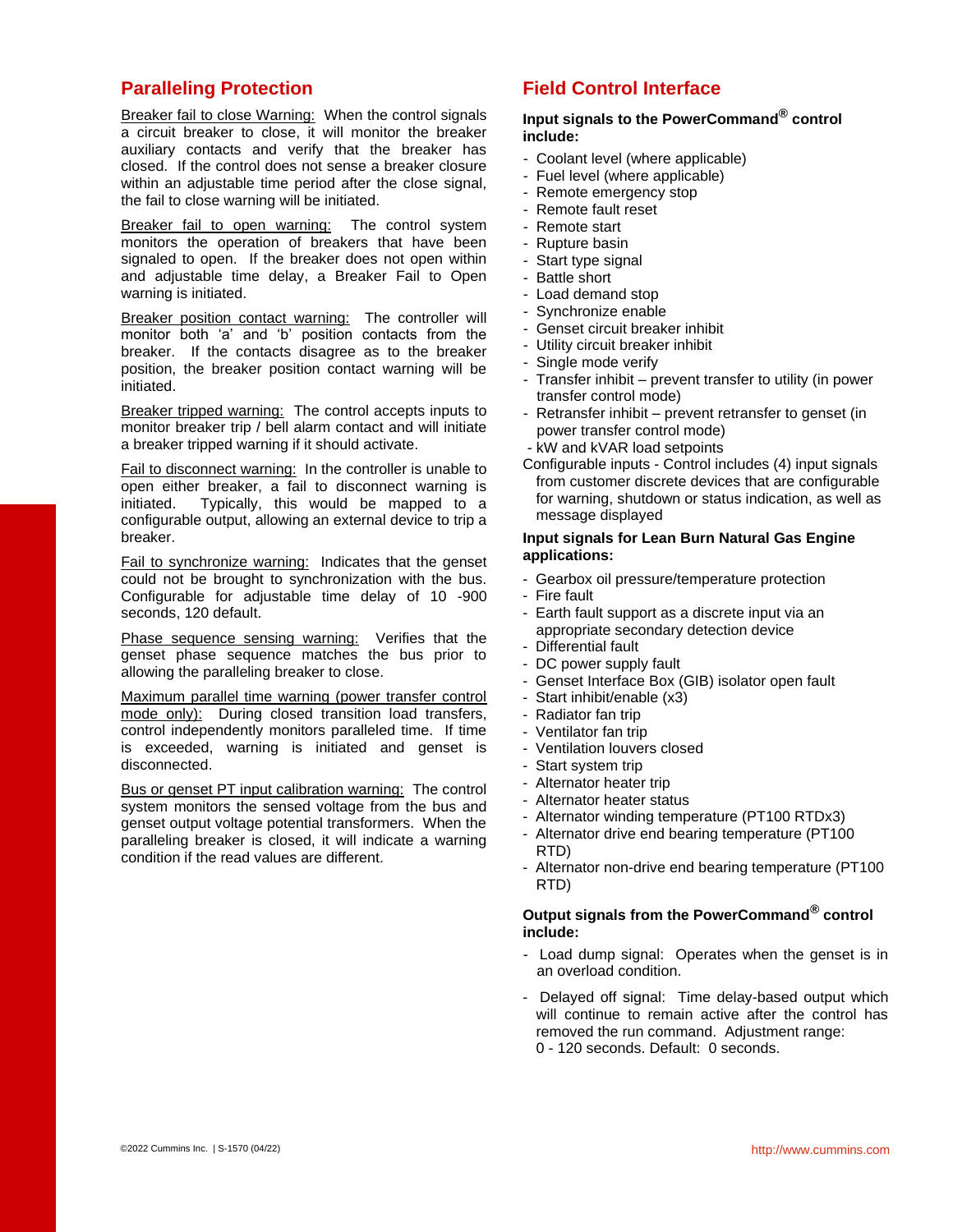- Configurable relay outputs: Control includes (4) relay output contacts (3 A, 30VDC). These outputs can be configured to activate on any control warning or shutdown fault as well as ready to load, not in auto, common alarm, common warning and common shutdown.
- Ready to load (genset running) signal: Operates when the genset has reached 90% of rated speed and voltage and latches until genset is switched to off or idle mode.
- Paralleling circuit breaker relays outputs: Control includes (4) relay output contacts (3.5A, 30 VDC) for opening and closing of the genset and utility breakers.

#### **Output Signals for Lean Burn Natural Gas Engine applications:**

- Start inhibit/enable event
- Emergency stop event
- Ventilator fan run control
- Louvre control
- Radiator fan control
- Alternator heater control
- Engine at idle speed event

#### **Communications connections include:**

- PC tool interface: This RS-485 communication port allows the control to communicate with a personal computer running InPower software.
- Modbus RS-485 port: Allows the control to communicate with external devices such as PLCs using Modbus protocol.

Note - An RS-232 or USB to RS-485 converter is required for communication between PC and control.

- Networking: This RS-485 communication port allows connection from the control to the other Cummins Power Generation products.

## **Mechanical Drawing**

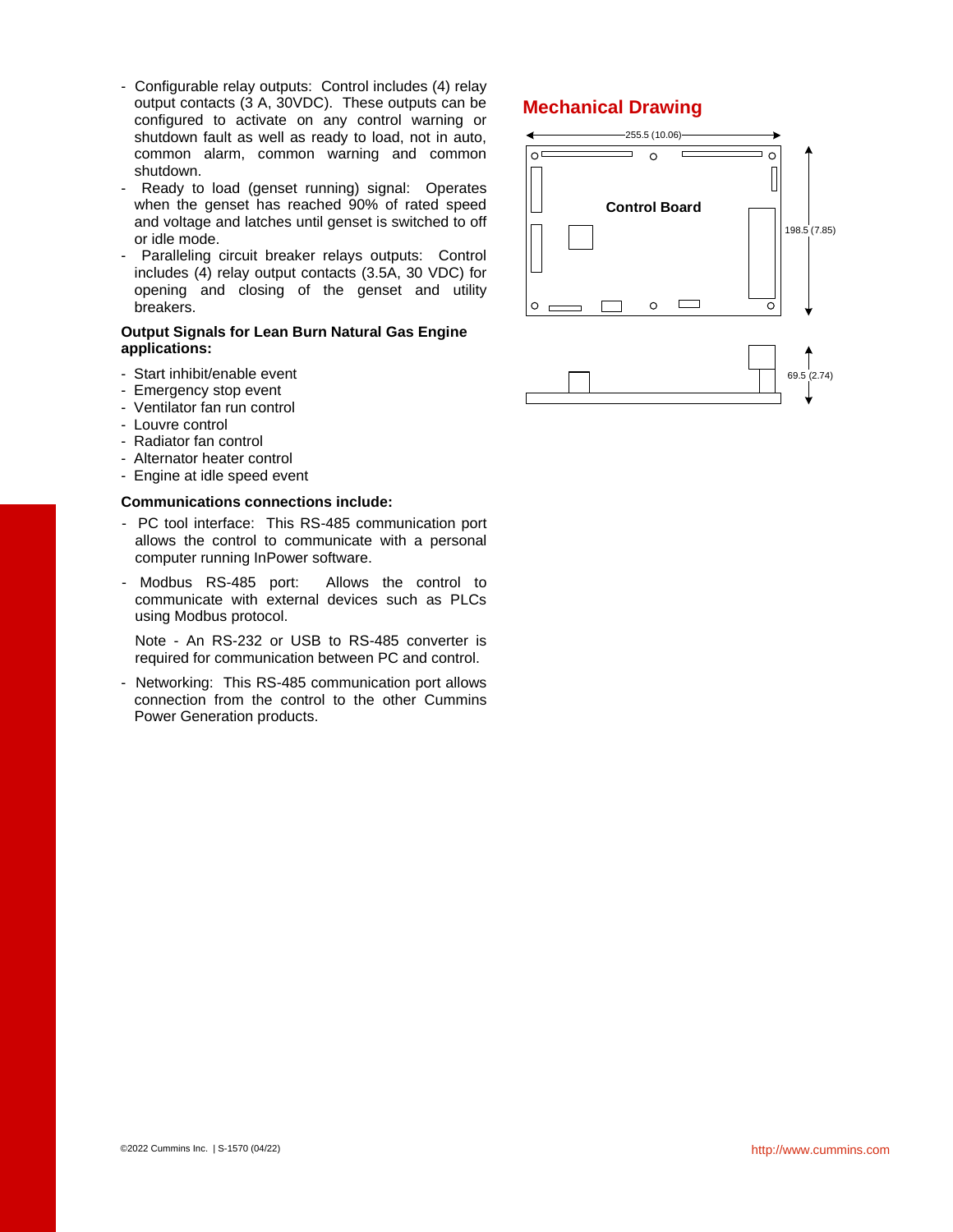## **PowerCommand® Human Machine Interface HMI320**



## **Description**

This control system includes an intuitive operator interface panel that allows for complete genset control as well as system metering, fault annunciation, configuration and diagnostics. The interface includes five genset status LED lamps with both internationally accepted symbols and English text to comply with customer's needs. The interface also includes an LED backlit LCD display with tactile feel soft-switches for easy operation and screen navigation. It is configurable for units of measurement and has adjustable screen contrast and brightness.

The *run/off/auto* switch function is integrated into the interface panel.

All data on the control can be viewed by scrolling through screens with the navigation keys. The control displays the current active fault and a time-ordered history of the five previous faults.

## **Features:**

- LED indicating lamps
	- genset running
	- remote start
	- not in auto
	- shutdown
	- warning
	- auto
	- manual and stop
	- Circuit breaker open (if equipped)
	- Circuit breaker closed (if equipped)
- 320 x 240 pixels graphic LED backlight LCD.
- Four tactile feel membrane switches for LCD defined operation. The functions of these switches are defined dynamically on the LCD.
- Seven tactile feel membrane switches dedicated screen navigation buttons for up, down, left, right, ok, home and cancel.
- Six tactile feel membrane switches dedicated to control for auto, stop, manual, manual start, fault reset and lamp test/panel lamps.
- Two tactile feel membrane switches dedicated to control of circuit breaker (where applicable).
- Allows for complete genset control setup.
- Certifications: Suitable for use on gensets that are designed, manufactured, tested and certified to relevant UL, NFPA, ISO, IEC, Mil Std., UKCA and CE standards.
- Languages supported: English, Spanish, French, German, Italian, Greek, Portuguese, Finnish, Norwegian, Danish, Russian (Cyrillic), Chinese, Hungarian, Japanese, Polish, Korean, Romanian, Brazilian Portuguese, Turkish, Dutch, and Czech

#### **Communications connections include:**

- PC tool interface This RS-485 communication port allows the HMI to communicate with a personal computer running InPower.
- This RS-485 communication port allows the HMI to communicate with the main control board.

## **Mechanical Drawing**



## **Software**

InPower (beyond 6.5 version) is a PC-based software service tool that is designed to directly communicate to PowerCommand® gensets and transfer switches, to facilitate service and monitoring of these products.